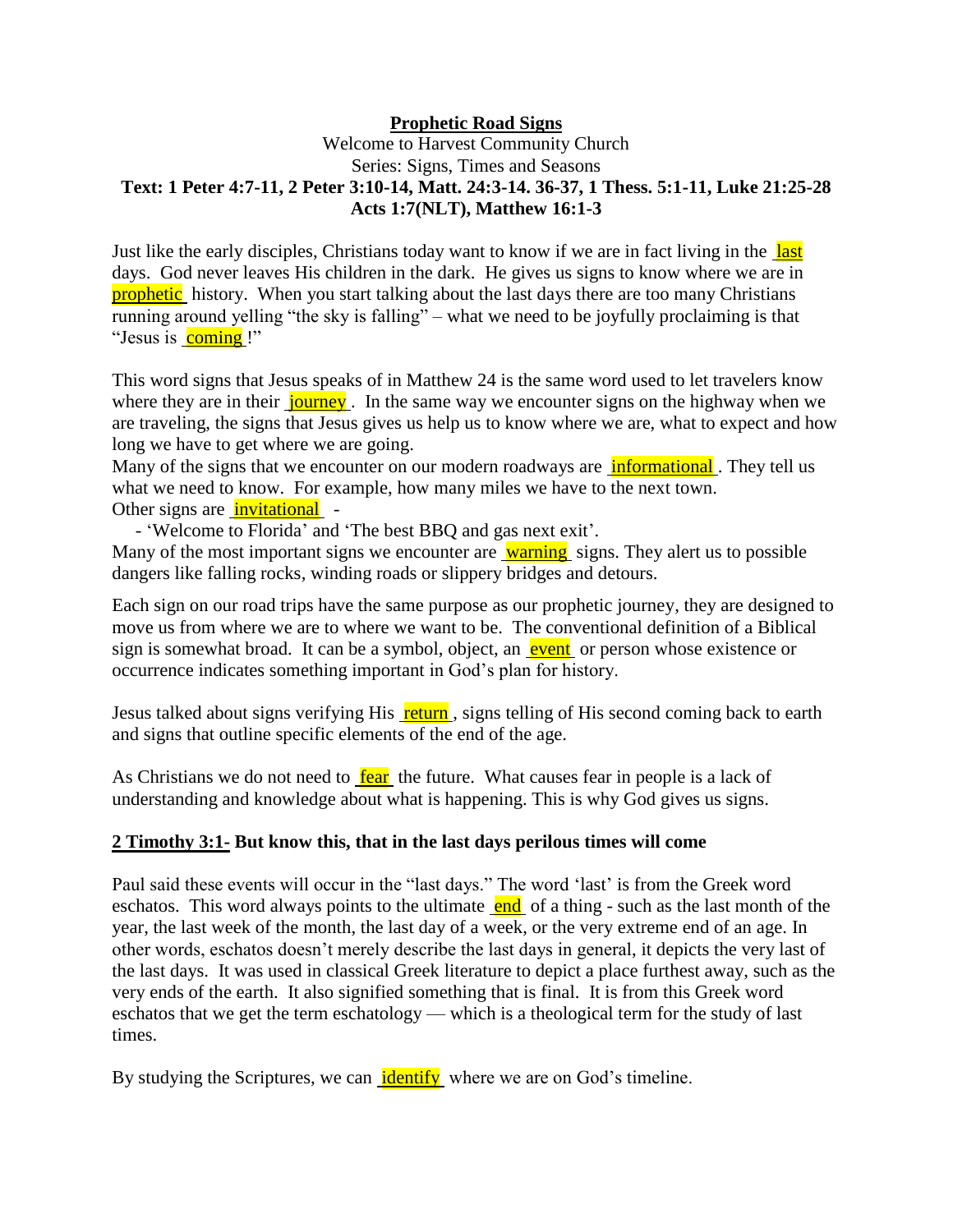A translation of 2 Timothy 3:1 could read like this*. - "You emphatically must know what I am about to tell you. In the very last part of the last times — at the very end of the age and at the very last of the last days — hurtful, harmful, dangerous, unpredictable, uncontrollable, highrisk periods of time will come.…"*

Every era of human history has had a beginning and an ending. The same will be true of the era we are in. **Matthew 24:3 (NKJV & AMP)** Understanding the 'last days' means we need to understand when they actually began and when they will officially end. To understand this, we need to answer three questions.

- 1) When did the last days begin?
- 2) What does the Bible really say? Is it the end of the world or something else?
- 3) Will the world really  $\frac{\text{end}}{?}$
- a) In Biblical terms 'The Last Days' began on the day of Pentecost . **Acts 2:17-18**
- b) In Matthew 24:3 the KJV has the disciples asking when will be the 'end of the world'. 'End of the World' in this verse does not refer to the termination of the world. The word 'world' is translated from the Greek word aignos which refers to an 'age'. We are currently living in the church age or the age of grace which was made possible by the death and resurrection of Jesus Christ.
- c) The disciples were not asking when Jesus would wipe out the world as we know it. The disciples were wanting to know when He was **coming** back and the 'end' (completion, culmination and closure) of this age would come and He would reign as the Messiah and Deliverer of the Jewish people and the world. Remember that for true disciples of Jesus, He is both **Savior** and **King**.

In Matthew 24 we are given a list of signs that would confirm the end of the age and that His return would be soon. **Matthew 24:4-7** Paul gives us a description of what the culture will be like at the end of the age. **2 Timothy 3:1-5** One of the things that is clear from the beginning of creation is that God created the heavens in part to be for signs. **Genesis 1:4, Psalm 19:1-3**

Jesus tells us that the signs are occurrences that would happen with greater frequency and intensity as we approach the final moments of the 'end of the age'. He says that these events would signify the beginning of **sorrows**. **Matthew 24:8** The word sorrows is the same word in the Greek that is used to describe the **contractions** a women experiences as the time of her delivery draws near. In the beginning labor pains come sporadically, irregularly and with unpredictability. The closer that a woman gets to the due date the greater the regularity, frequency, intensity and predictable they become. The same will be for the coming of the Lord and the end of the age. **Romans 8:22-23**

Jesus clearly stated that no one knows the **exact** date and hour when He will return. **Matthew 24:36-44** The Bible says that the day will come like a thief in the night. In no uncertain terms we are told to be  $\frac{ready}{ready}$ .

**Luke 21:34-36, Luke 12:39-40, Matthew 25:1-13** Although we do not know the exact day and time, we are taught to know the **season**. **Acts 1:6-7 (NKJV, AMP)**